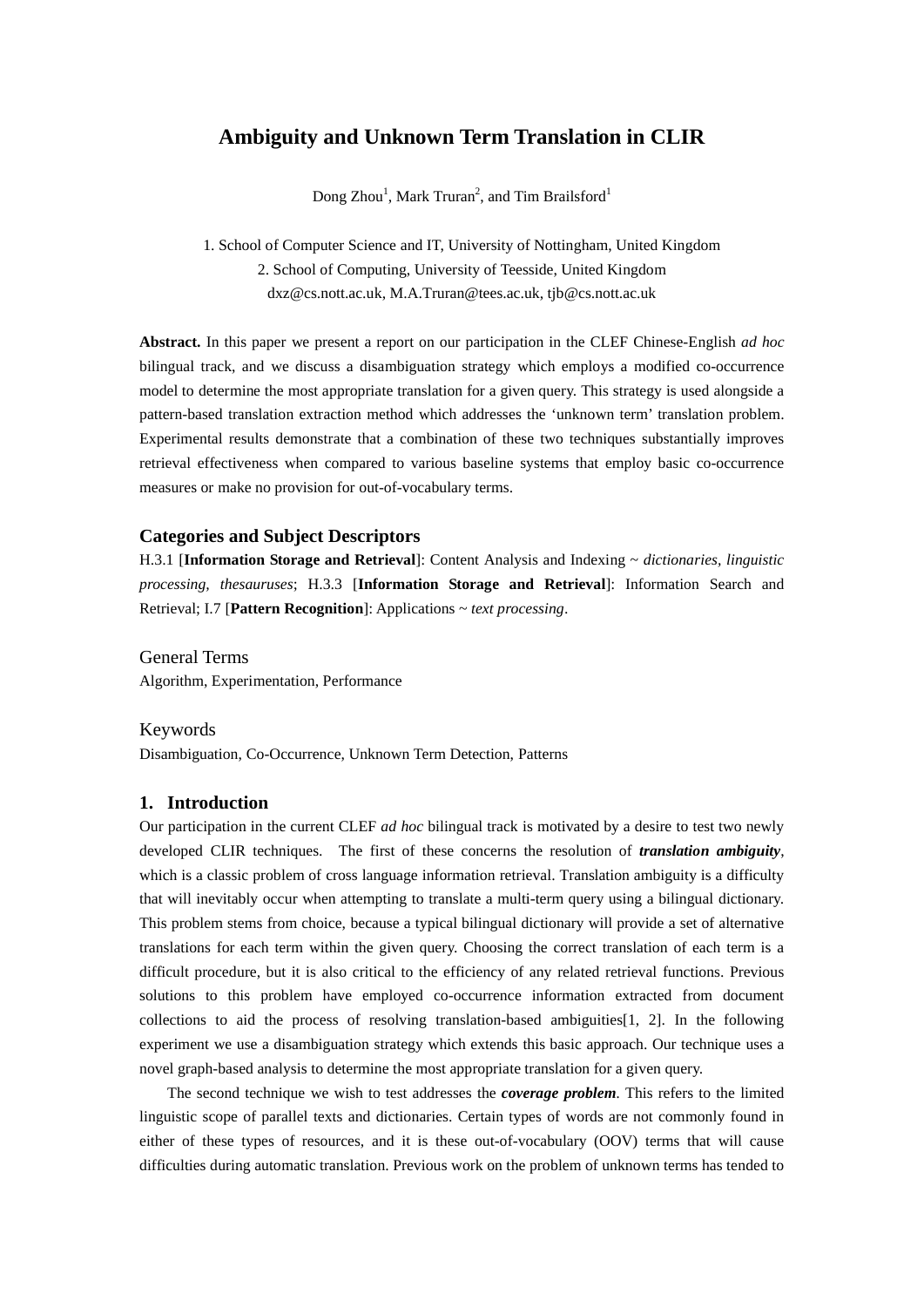concentrate upon complex statistical solutions[3, 4]. In this experiment we will be using a new approach to OOV terms which extracts translation candidates from mixed language text using linguistic and punctuative patterns [7].

The purpose of this paper is to examine the effect of combining these two techniques in the hope that operating them concurrently, would improve the efficacy of a cross language retrieval engine.

### **2. Methodology**

# **2.1 Resolution of Translation Ambiguities**

The rationale behind the use of co-occurrence data to resolve translation ambiguities is that for any query containing multiple terms which must be translated, the correct translations of individual query terms will tend to co-occur as part of a given sub-language, while the incorrect translations of individual query terms will not. Ideally, for each query term under consideration, we would like to choose the best translation that is consistent with the translations selected for all remaining query terms. However, this process of inter-term optimization has proved computationally complex for even the shortest of queries. A common workaround, used by several researchers working on this particular problem[5], involves use of an alternative resource-intensive algorithm, but this too has problems. In particular, it has been noted that the selection of translation terms is isolated and does not differentiate correct translations from incorrect ones[5].

We approached this problem from a different direction. The co-occurrence of possible translation terms within a given corpus may be viewd as a graph. Each translation candidate of a source query term may then be represented by a single node in that graph. Edges drawn between these nodes are then weighted according to a particular co-occurrence measurement. We use a graph-based analysis (inspired by research into hypermedia retrieval [6]) to determine the importance of a single node using global information recursively drawn from the entire graph. The importance of a node is then used to guide query term translation.

## **2.2 Resolution of Unknown Terms**

Our approach to the resolution of unknown terms is documented in detail elsewhere [7]. Stated succinctly, translations of unknown terms are obtained from a computationally inexpensive pattern-based processing of mixed language text.

## **3. Experiment**

#### **3.1 Experimental Setup**

In our experiment we used the English LA Times 2002 collection<sup>1</sup>. All of the documents were indexed using the Lemur toolkit<sup>2</sup>. Prior to indexing, Porter's stemmer was used to remove stop words from the

 $\overline{a}$ 

<sup>&</sup>lt;sup>1</sup> http://www.clef-campaign.org/<br><sup>2</sup> http://www.lemurproject.org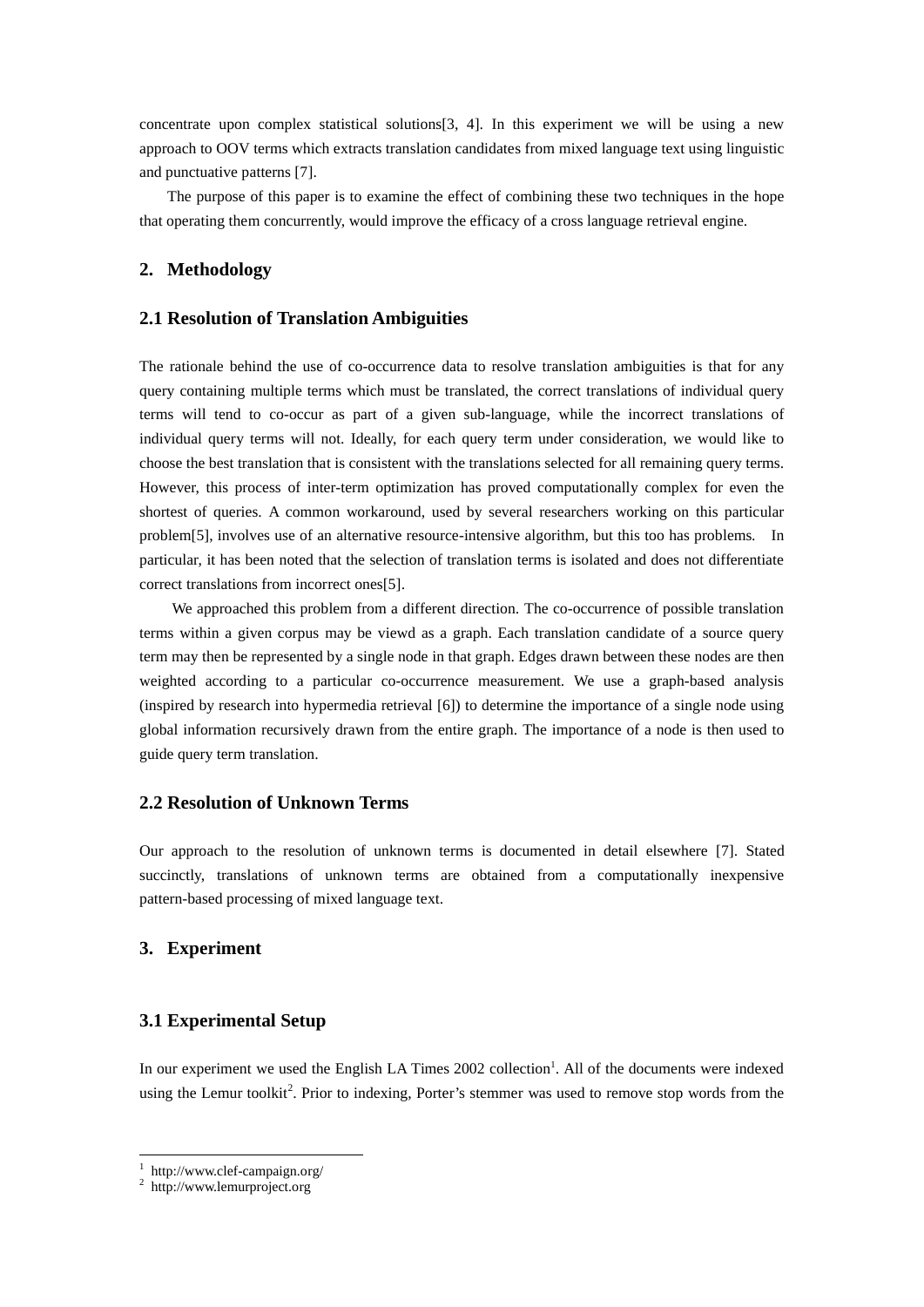English documents[8]. A Chinese-English dictionary is adopted in our experiment from the web<sup>3</sup>.

In order to investigate the effectiveness of our various techniques, we performed a simple retrieval experiment with several key permutations. These variations are as follows:

**MONO** (*monolingual*): This part of the experiment involved retrieving documents using manually translated versions of English queries. The performance of a monolingual retrieval system such as this has always been considered as an unreachable 'upper-bound' of CLIR as the process of automatic translation is inherently noisy.

**ALLTRANS** (*all translations*): Here we retrieved documents from the two test collections using all the translations provided by the respective dictionaries for each query term.

**FIRSTONE** (*first translations*): This involved retrieving documents from the test collections using only the first translation suggested for each query term by the bilingual dictionaries. Due to the way in which these bilingual dictionaries are constructed, the first translation for any word generally equates to the most frequent translation for that term according to the World Wide Web.

**COM** (*co-occurrence translation*): In this part of the experiment, the translations for each query term were selected using the basic co-occurrence algorithm described in [2]. We used the target document collection to calculate the co-occurrence scorings.

**GCONW** (*weighted graph analysis*): Here we retrieved documents from the collections using query translations suggested by our analysis of a weighted co-occurrence graph. Edges of the graph were weighted using co-occurrence scores derived using [2].

**GCONUW** (**un***weighted graph analysis*): As above, we retrieved documents from the collections using query translations suggested by our analysis of the co-occurrence graph, only this time we used an *unweighted graph*.

**GCONW+OOV** (*weighted graph analysis with unknown term translation*): As GCONW, except that query terms that were not recognized were sent to the unknown term translation system.

**GCONUW+OOV** (**un***weighted graph analysis with unknown term translation*): As above, using unweighted scheme this time.

#### **3.2 Experimental Results**

The results of this experiment are provided in TABLES 1 and 2. Document retrieval with no disambiguation of the candidate translations (ALLTRANS) was consistently the lowest performer in terms of mean average precision. This result was not surprising and merely confirms the need for an efficient process for resolving translation ambiguities. The improvement in performance when switching from ALLTRANS to the FIRSTONE method was variable across the two test collections. When the translation for each query term was selected using a basic co-occurrence model (COM)[2], retrieval effectiveness always outperformed ALLTRANS and FIRSTONE. Graph based analysis outperformed the basic co-occurrence model in short queries but not in long queries, this is probably due to the dictionary we used. The combined model (with OOV term translation) scored highest in terms of mean average precision when compared to non-monolingual systems.

## **4. Conclusions**

 $\overline{a}$ 

<sup>3</sup> http://www.ldc.upenn.edu/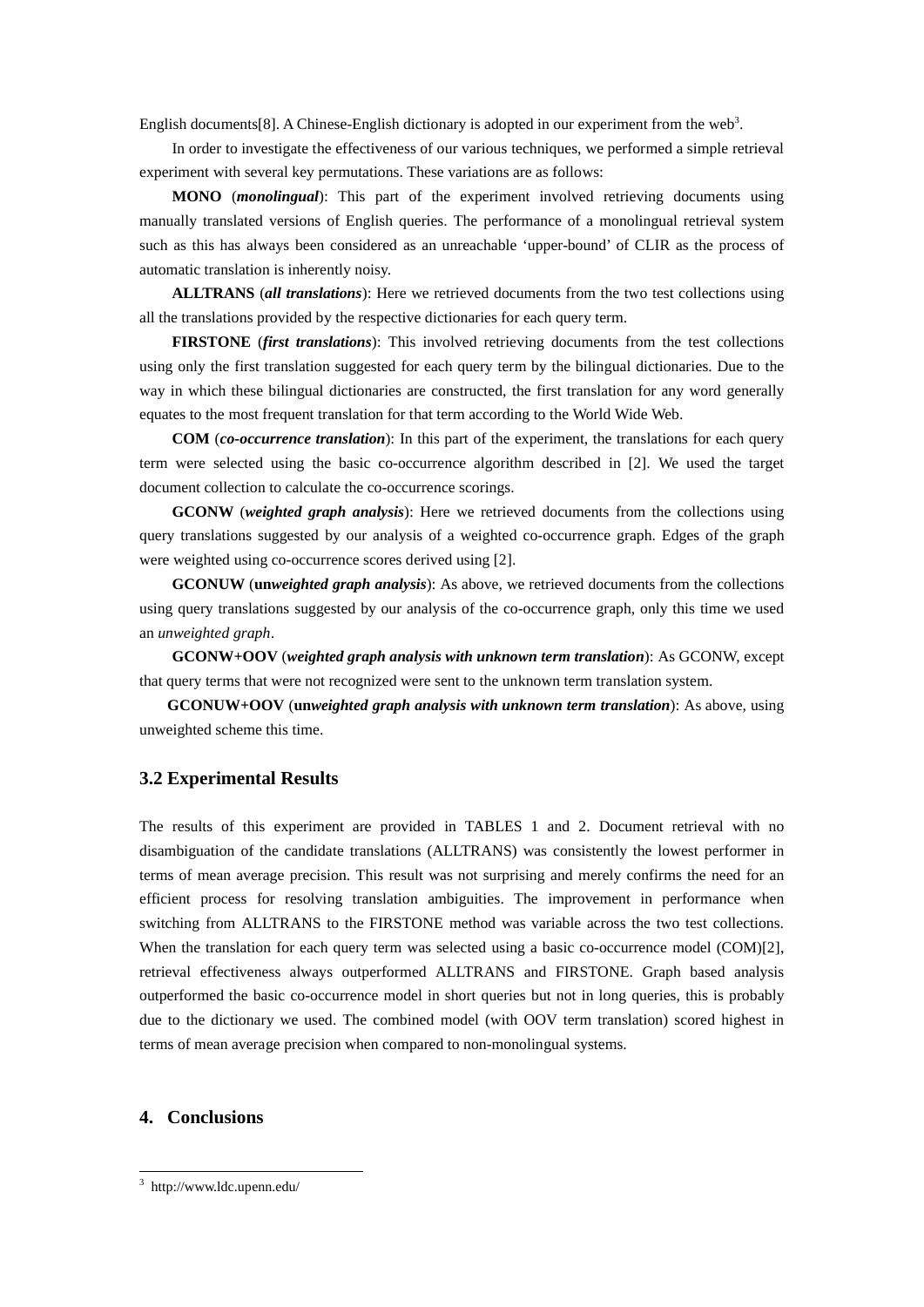In this paper we have described our contribution to the CLEF Chinese-English *ad hoc* track. We have used a modified co-occurrence model for the resolution of translation ambiguity, and this technique has been combined with a pattern-based method for the translation of OOV terms. The combination of these two methodologies fared well in our experiment, outperforming various baseline systems, and the results that we have obtained thus far suggest that these techniques are far more effective combined than on their own.

The Use of the CLEF document collections during this experiment has led to some interesting observations. There seems to be a distinct difference between the collection and the TREC alternatives commonly used by researchers in this field. Historically, the use of co-occurrence information to aid disambiguation has led to disappointing results on TREC retrieval runs[5]. Future work is currently being planned that will involve a side by side examination of the TREC and CLEF document sets in relation to the problems of translation ambiguity.

|                 | <b>MAP</b> | <b>R-Prec</b> | P@10  | $\frac{0}{0}$<br>of | <b>IMPR</b><br>over | <b>IMPR</b> over | <b>IMPR</b><br>over |
|-----------------|------------|---------------|-------|---------------------|---------------------|------------------|---------------------|
|                 |            |               |       | <b>MONO</b>         | <b>ALLTRANS</b>     | <b>FIRSTONE</b>  | <b>COM</b>          |
| <b>MONO</b>     | 0.4078     | 0.4019        | 0.486 | N/A                 | N/A                 | N/A              | N/A                 |
| <b>ALLTRANS</b> | 0.2567     | 0.2558        | 0.304 | 62.95%              | N/A                 | N/A              | N/A                 |
| <b>FIRSTONE</b> | 0.2638     | 0.2555        | 0.284 | 64.69%              | 2.77%               | N/A              | N/A                 |
| <b>COM</b>      | 0.2645     | 0.2617        | 0.306 | 64.86%              | 3.04%               | 0.27%            | N/A                 |
| <b>GCONW</b>    | 0.2645     | 0.2617        | 0.306 | 64.86%              | 3.04%               | 0.27%            | $0.00\%$            |
| GCONW+OOV       | 0.3337     | 0.3258        | 0.384 | 81.83%              | 30.00%              | 26.50%           | 26.16%              |
| <b>GCONUW</b>   | 0.2711     | 0.2619        | 0.294 | 66.48%              | 5.61%               | 2.77%            | 2.50%               |
| GCONUW+OOV      | 0.342      | 0.3296        | 0.368 | 83.86%              | 33.23%              | 29.64%           | 29.30%              |

TABLE 1. Short query results (*title*) in CLEF

TABLE 2. Long query results (*title+description*) in CLEF

|                 | <b>MAP</b> | <b>R-Prec</b> | P@10  | of<br>$\frac{0}{0}$ | <b>IMPR</b><br>over | <b>IMPR</b> over | <b>IMPR</b><br>over |
|-----------------|------------|---------------|-------|---------------------|---------------------|------------------|---------------------|
|                 |            |               |       | <b>MONO</b>         | <b>ALLTRANS</b>     | <b>FIRSTONE</b>  | <b>COM</b>          |
| <b>MONO</b>     | 0.3753     | 0.3806        | 0.43  | N/A                 | N/A                 | N/A              | N/A                 |
| <b>ALLTRANS</b> | 0.2671     | 0.2778        | 0.346 | 71.17%              | N/A                 | N/A              | N/A                 |
| <b>FIRSTONE</b> | 0.2516     | 0.2595        | 0.286 | 67.04%              | $-5.80\%$           | N/A              | N/A                 |
| <b>COM</b>      | 0.2748     | 0.2784        | 0.322 | 73.22%              | 2.88%               | 9.22%            | N/A                 |
| <b>GCONW</b>    | 0.2748     | 0.2784        | 0.322 | 73.22%              | 2.88%               | 9.22%            | $0.00\%$            |
| GCONW+OOV       | 0.3456     | 0.3489        | 0.4   | 92.09%              | 29.39%              | 37.36%           | 25.76%              |
| <b>GCONUW</b>   | 0.2606     | 0.2714        | 0.286 | 69.44%              | $-2.43\%$           | 3.58%            | $-5.17%$            |
| GCONUW+OOV      | 0.3279     | 0.3302        | 0.358 | 87.37%              | 22.76%              | 30.33%           | 19.32%              |